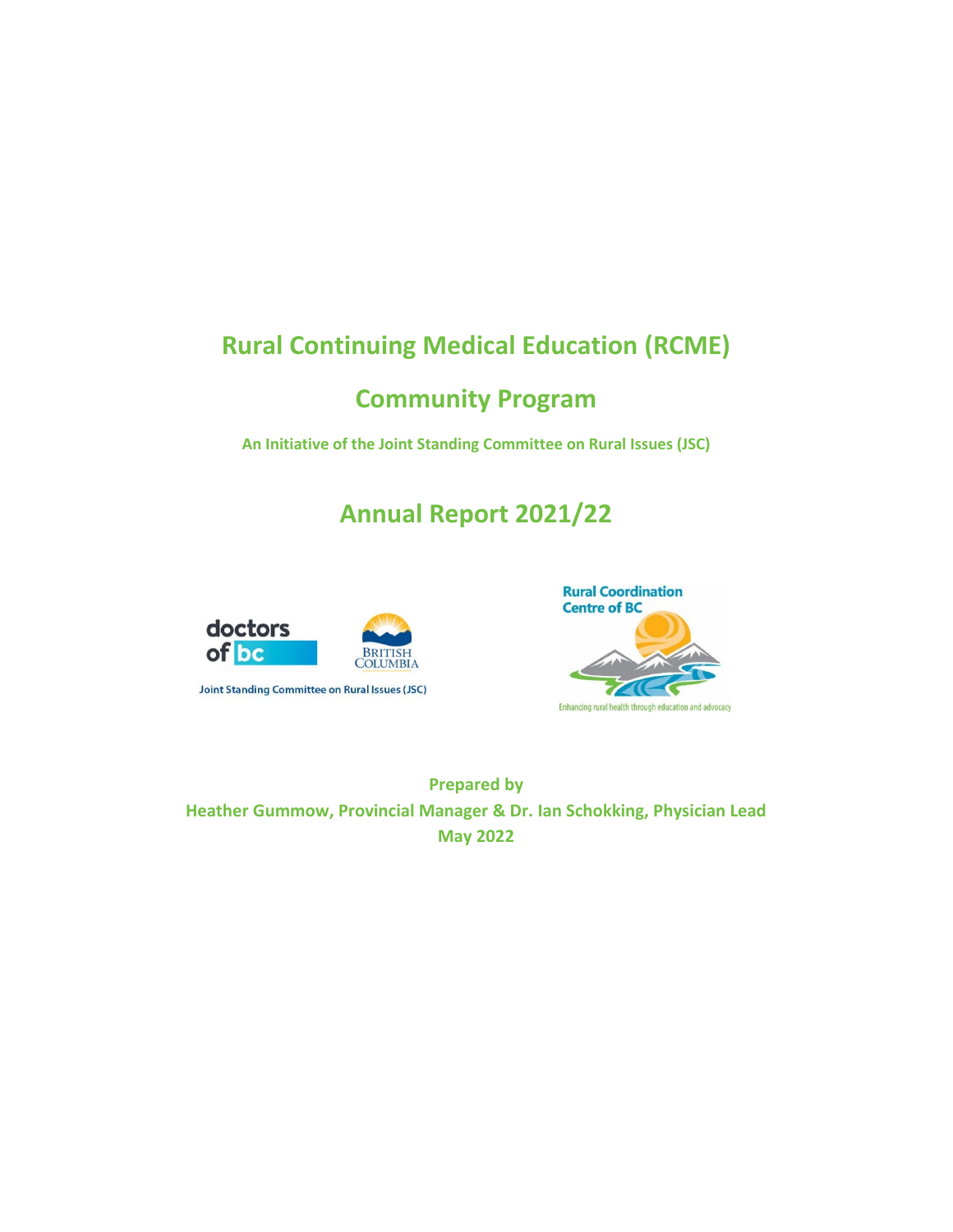



The RCME Community Program team has continued to make great strides in bringing more RSA communities on board for collective learning. During 2021/22, nine communities were integrated into the program, raising the total number to 94 RSA communities (out of a total of 104) since launching in August 2019. This achievement is the result of the customer service approach and relationship-building efforts by program staff, as well as the efforts that RSA communities have made to develop structures and systems to execute local CME. The program team continues to focus on:

- Expanding communication methods through newsletters, websites, and outreach.
- Increasing connections with health authority medical leadership to build on the partnership model with the RCCbc.
- Strengthening relationships with rural physicians and communities.
- Evaluating accessibility to rural community money to ensure processes are streamlined and efficient.
- Supporting providers and communities to proactively approach local education (CanMEDs and community learning plans).

The 2021/22 fiscal year has shown a shift in the pandemic landscape and more in-person education and activities have taken place. In April of 2021, the JSC approved and provided RCME community funding in the amount of \$1,704,484.05 to eligible RSA communities across BC. The total community funds spent in 2021/22 was \$1,447,396.94. The team is excited to share that in comparison to 2020/21, overall spending trends have increased by 61%. 46% was used for course fees and registration, 19% for local/multi-community coordination, and 14% for honorariums and sessionals (stipends to speakers and facilitators of educational activities). Below is the total community funding spent by expense category across BC in 2021/22.

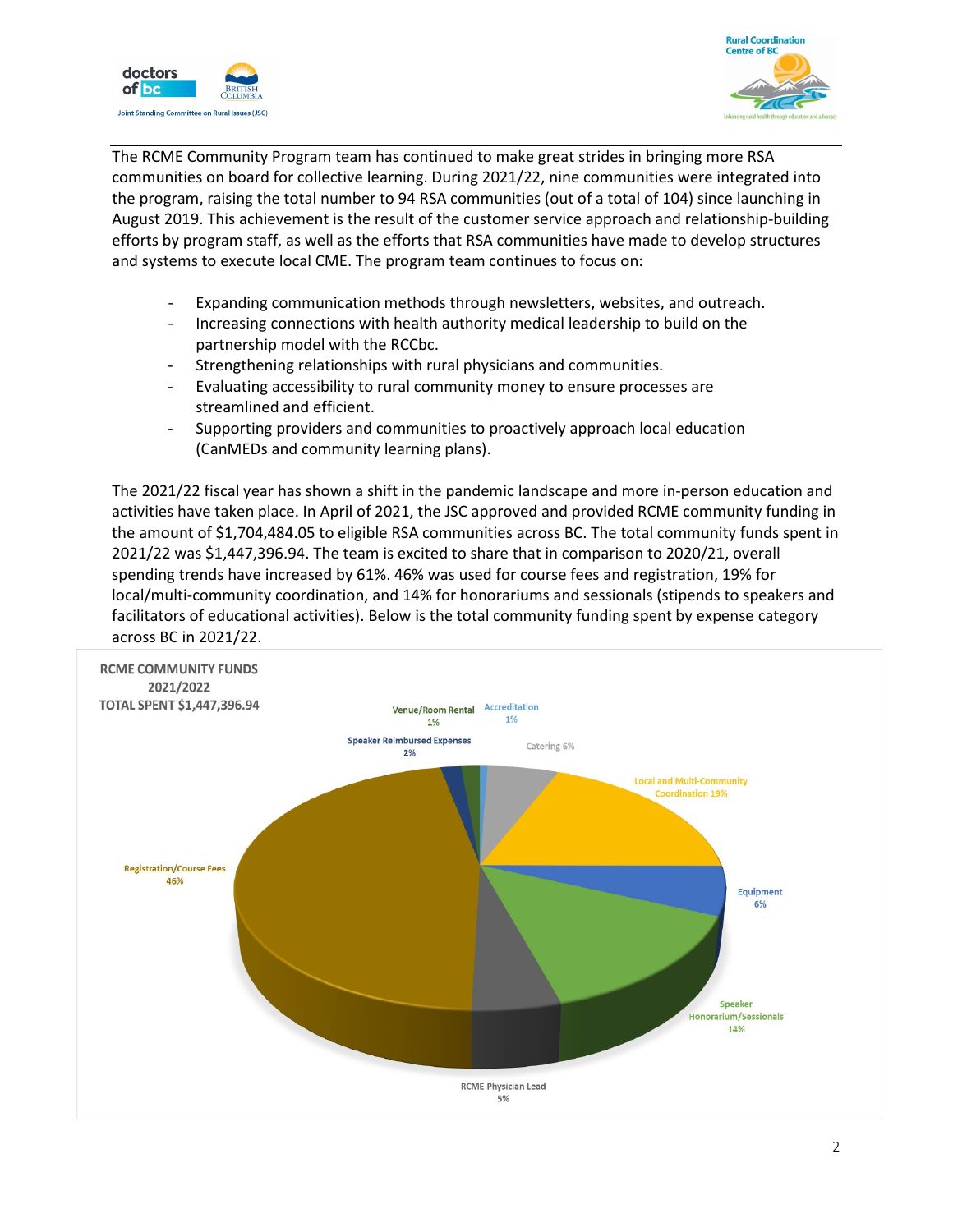



In the Fall of 2020, the JSC approved an expansion to the staff support for the RCME Community Program and in the Spring of 2021, Rural Programs' Liaisons were hired in Northern Health, Interior Health, Island Health, and Vancouver Coastal Health. The initial focus of the new Liaisons was to support the administration of the RCME community funds. Over the last year, the RCME Liaisons have worked closely with the Rural Programs' Liaisons in each health region to transition the administration of funding and streamline processes. With a 61% increase in community spending last year, the Rural Programs' Liaisons were brought onboard at an ideal time to support the increase in financial administrative needs.

#### **Specialist, Sub-Specialty, Indigenous, and Funding for Innovation (SPIFI)**

The SPIFI initiatives overarching purpose is to support rural physicians and communities with additional funding and resources to create networks of relevant learners, increase capacity to deliver health care services to Indigenous communities, and support innovative delivery of, and approaches to community RCME. Announced in April 2020, the initiative continues to see great success with eight new projects being supported in 2021, bringing the total number of applications supported to 22. Over the last 12 months, projects have included Emergency Simulation Training Sessions in Clearwater and SafeOR Leadership Education in Prince George. Clic[k here](https://www.google.com/maps/d/edit?hl=en&mid=1snKulz-PuSyyVUvdZJTnPZAKxypxG_KX&ll=54.02374932082691%2C-123.947575671875&z=6) to see a map of BC that provides further details on the SPIFI initiatives and the connections being made across the province.

Over the past year, SPIFI applications that offer virtual education opportunities have been gaining momentum and seeing additional RSA communities join in on the activities. The [Physician Learning](https://rccbc.ca/physician-learning-project-plp-on-psychedelics-and-complementary-techniques-a-virtual-series/)  [Project \(PLP\) on Psychedelics and Complementary Techniques,](https://rccbc.ca/physician-learning-project-plp-on-psychedelics-and-complementary-techniques-a-virtual-series/) an initiative developed and facilitated by the rural physicians and team on Cortes Island, hosted seven education sessions and saw over 100 rural providers attend from across Canada. Included [here](https://www.google.com/maps/d/viewer?mid=1GURez8gL8jMBopvrsW2TnP3mfQFtop6H&ll=57.42690900166827%2C-91.1425392134662&z=4) is a map demonstrating the reach of communities that had attendees at the sessions. The Rural Virtual Simulation education series, an initiative developed by Dr. Caroline Shooner, Haida Gwaii and Dr. Mary Koziol, Carrier Sekani Family Service, is an education series funded through the SPIFI initiative that brings together rural practitioners' and exposes them to virtual case simulations using the Virtual Resus open access online resource. To join the next session and be added to the mailing list, email [rcme@rccbc.ca.](mailto:rcme@rccbc.ca)

Based on evaluation feedback from project leads and applicants of the SPIFI initiative, the provincial SPIFI Committee and RCME team will be focusing efforts on increasing awareness of the initiative at a local level, exploring opportunities to streamline the application processes for education funds available across BC, and supporting rural physicians to build networks at a multi-community, regional and provincial level.

Below is a chart demonstrating the regions that the approved SPIFI applications have been received since the announcement of the initiative in April 2020: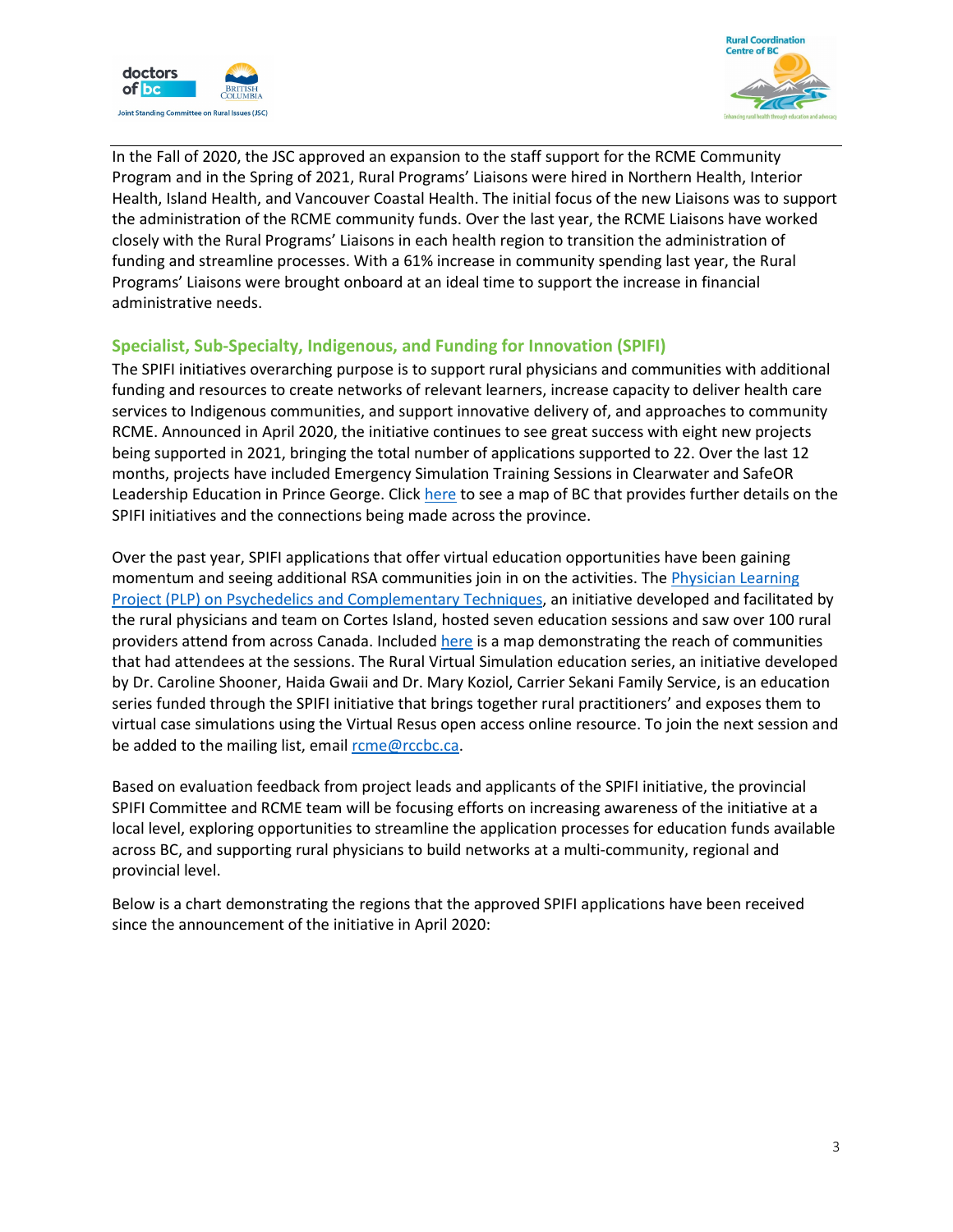





#### **Future**

Over the next year, the team will continue to focus efforts on building relationships with partners and stakeholders, and streamlining processes to ensure rural physicians and communities are accessing the benefits and incentives available to them. The staff will continue to receive education and training from the rural team at the Ministry of Health providing them with up to date and accurate information to share throughout their regions. Working closely with the Rural Programs' Liaisons, the RCME Liaisons will be seeking opportunities to engage with physicians, health authority staff, and communities concerning NITAOP and the ability to organize CME activities during clinical visits.

As we reflect on the successes over the last year, we would like to thank everyone who has been part of this journey so far. Our achievements have been made possible thanks to the partners we work with. The team would like to thank the JSC for their continued support and commitment to sustainable funding. The team would also like to thank our partners for their time, support, and commitment to ensuring the success of the program, including but not limited to Health Authorities, UBC Rural CPD, Rural Education Action Plan (REAP), Divisions of Family Practice, and Medical Staff Associations.

Attached as *Appendix A* is a detailed program report for each region provided by the program staff.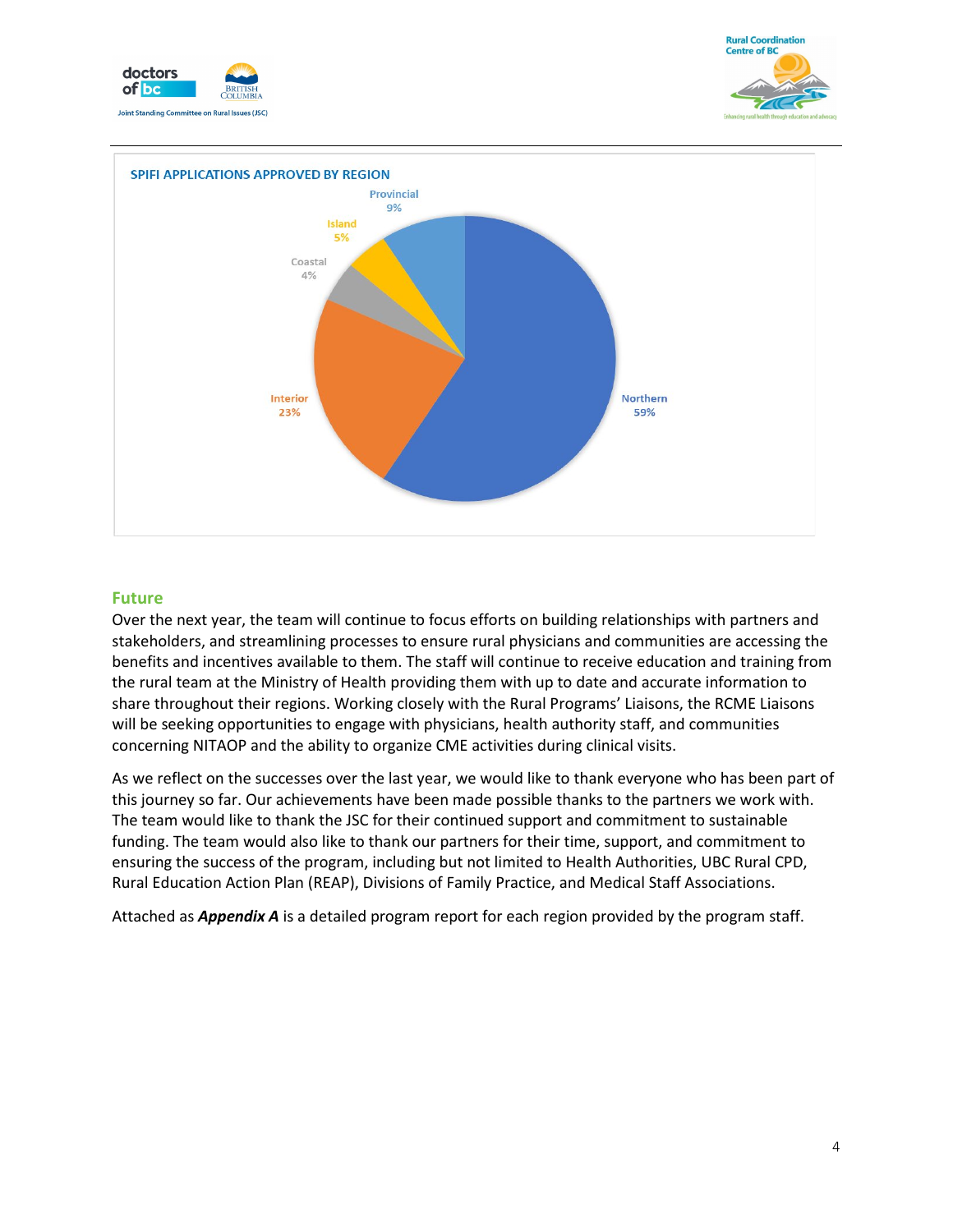



### **APPENDIX A**

#### **Fraser Health Authority**

## **Heather Gummow, Provincial Manager & Dr. Jeff Schulz, RCME Physician Lead**

The Provincial Manager of the RCME Community Program supports the community of Hope in Fraser Health to access CME funding. The community was fortunate enough to host the CARE course in early 2021 and utilized more than half of their remaining reverted community funds to deliver the training. The CARE course was exceptionally well received. It was attended by nearly our entire medical staff, as well as a significant number of paramedics and nurses, including several new nurses and physicians who benefited from the teaching, discussions and the many scenarios that allowed us to practice an integrated, team-based approach to rural emergencies. Given that we work in a small, rural hospital, without all the resources of a larger center — we are very dependent on all our colleagues. The CARE course did an amazing job of helping as understand the roles and skills of each team member —from prehospital care to the critical interventions we perform in the emergency room—ultimately helping us to continue to provide the best emergency care possible for our community.

The providers in the community are excited to be eligible to access new community funding and have plans to organize an Ultrasound Course in 2022 so that they may maximize the use of the new, upgraded ultrasound machine they received this year. Additionally, we have used the funds to support several palliative care education sessions, as well as a review of ophthalmologic emergencies given by our local optometrist.

We are very grateful for the funds we receive from the RCME Community Program and hope to continue to utilize them to support our education and ultimately the quality of care we provide to our rural community.

#### **Nisga'a Valley Health Authority – Heather Gummow, Provincial Manager**

The Provincial Manager of the RCME Community Program supports the physicians in the community of New Aiyansh in Nisga'a Valley Health to access CME funding. 2021/22 was the first year that the community of physicians was eligible for RCME community funding, and they are excited about bringing together providers to learn. The group virtually attended the 57<sup>th</sup> Annual Family Practice Review course that offered an update of knowledge central to the practice of family medicine in both rural and urban settings.

The physicians will spend time together in 2022/23 to plan for the upcoming year of education opportunities and will be including the communities nursing staff to take part in the activities and training.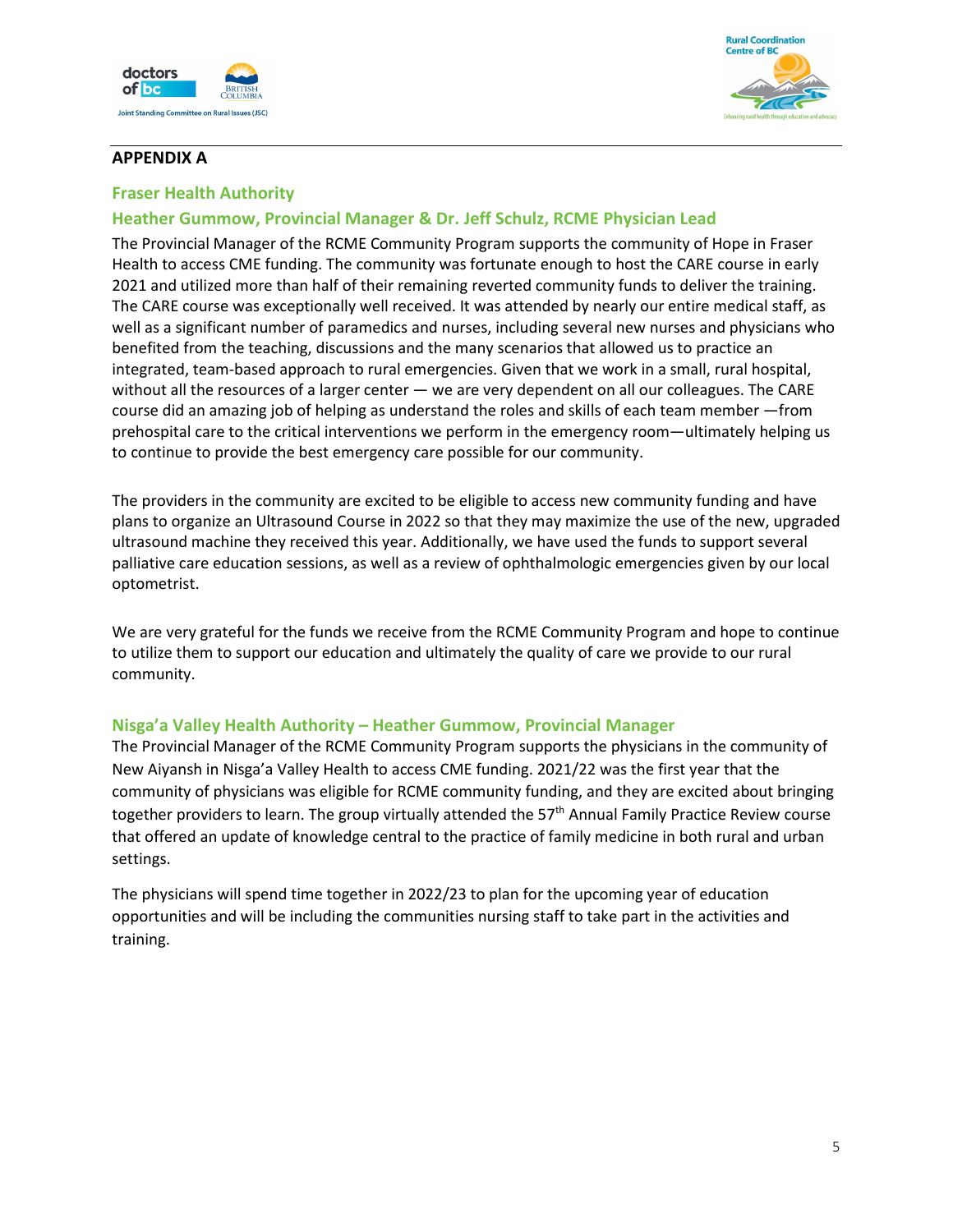



## **Interior Health Region – Nicole Hochleitner – Wain, RCME Liaison**

### **Regional Update**

**Networks/Alliance:** The Interior has two robust multi-community CME/CPD programs in the East Kootenay and Kootenay Boundary regions. Both programs are led by the Divisions of Family Practice and supported by CME Coordinators that work closely with the RCME Liaison. Weekly and quarterly meetings take place to discuss updates on education, and upcoming projects, and to provide a forum to ask questions, discuss challenges and build relationships.

In addition to these high-functioning CME/CPD programs, the Interior has a closely connected network: The Shuswap Collaborative Alliance. The membership for this Alliance consists of:

- Doctors of BC Facility Engagement for the Salmon Arm Hospital,
- Practice Support Program (PSP),
- Shuswap North Okanagan Division of Family Practice,
- Shuswap Hospital Foundation,
- Interior Health Quality Improvement, Physician Quality Improvement (PQI),
- Shared Care; and
- RCME Community Program.

Across the Interior region, additional alliances have formed to support shared education goal setting and connections including:

- East Kootenay Medical Network Group
- Thompson Regional Alliance in Kamloops (urban-based)
- Vernon Regional Alliance (urban-based)

The virtual *Interior Regional Alliance Summit* was held on January 19, 2022, bringing together all of the Interior Alliance groups. The summit featured an introduction of the Alliances and their mission statements and presentations highlighting success stories. Overall, the event provided a valuable networking opportunity for all members to come together to discuss group structure, and mandates/goals, share learnings, and build relationships across the region.

**Community of Practice**: The Interior RCME Community of Practice continues to meet monthly to nurture the connection between the local and multi-community coordinators. Two new Coordinators in Clearwater and Cranbrook joined the Community of Practice group and are appreciative of the support and mentorship being offered by the RCME Liaison. This connection is a valuable resource for the liaison, and it provides the local coordinators the opportunity to discuss education happening in the interior, as well provincially.

#### **Success Story**

The Interior Region has had a challenging year. In addition to the COVID surge, wildfires and flooding swept through the communities. In some of the hardest hit communities, the physicians and medical staff worked tirelessly for many days with no breaks. However, even with all these challenges, there was an increase in the utilization of RCME Community Programs funds by 97% compared to the 2020/21 fiscal year.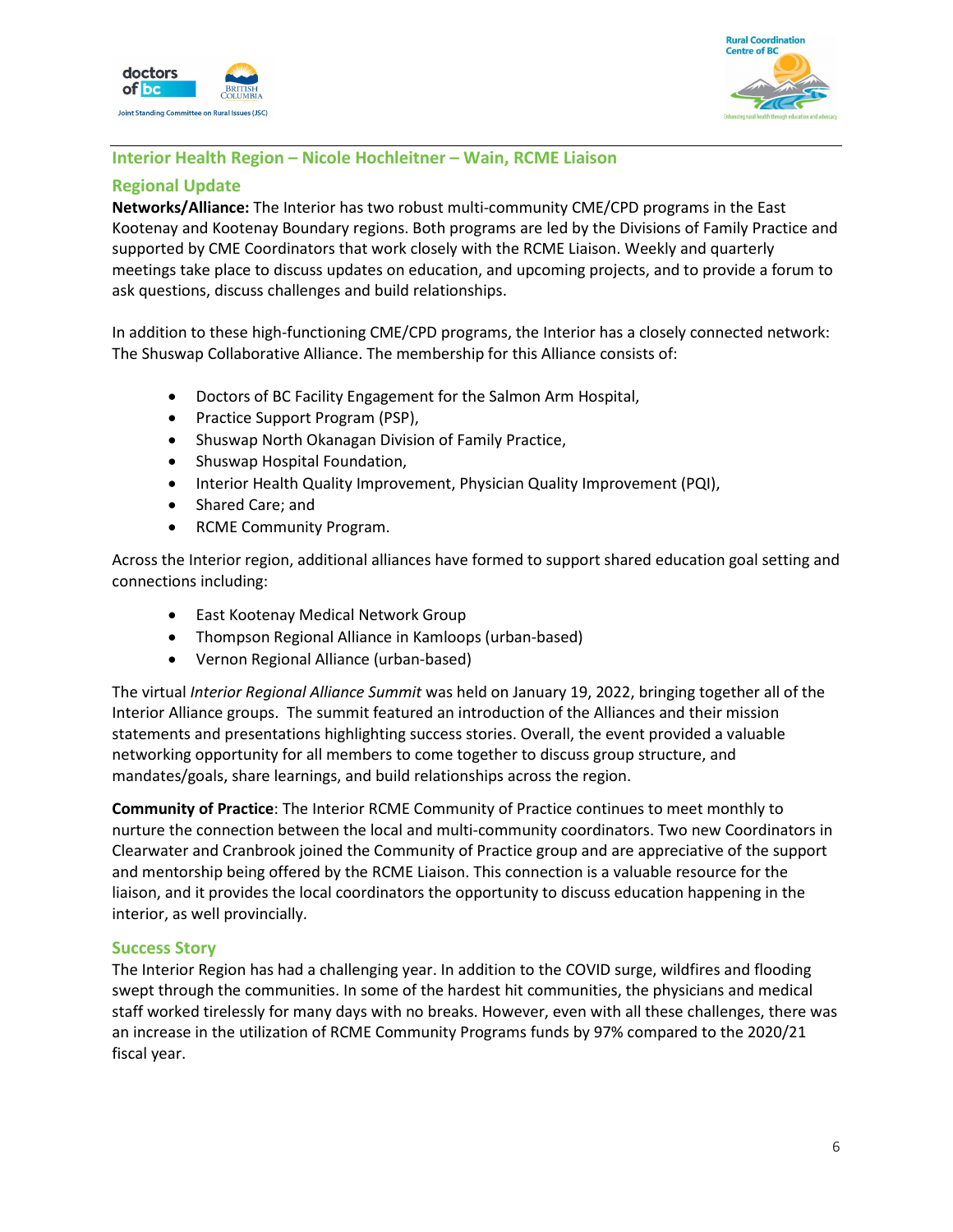



The education that took place was on a smaller scale with a focus primarily on the recertification courses (aka 4-letter courses), support CME talks, and equipment purchases. The community of Golden organized a wellness event that brought the physicians together in person via a competitive golf game. This event included a CME presentation on "Optimization of EMR" and "Clinic Flow". These education events demonstrate that the Interior Region is still focused on the RCME Community Program even when faced with a year of uncertainty.

Below is the total community funding spent by expense category for the Interior Health Region in 2021/22.

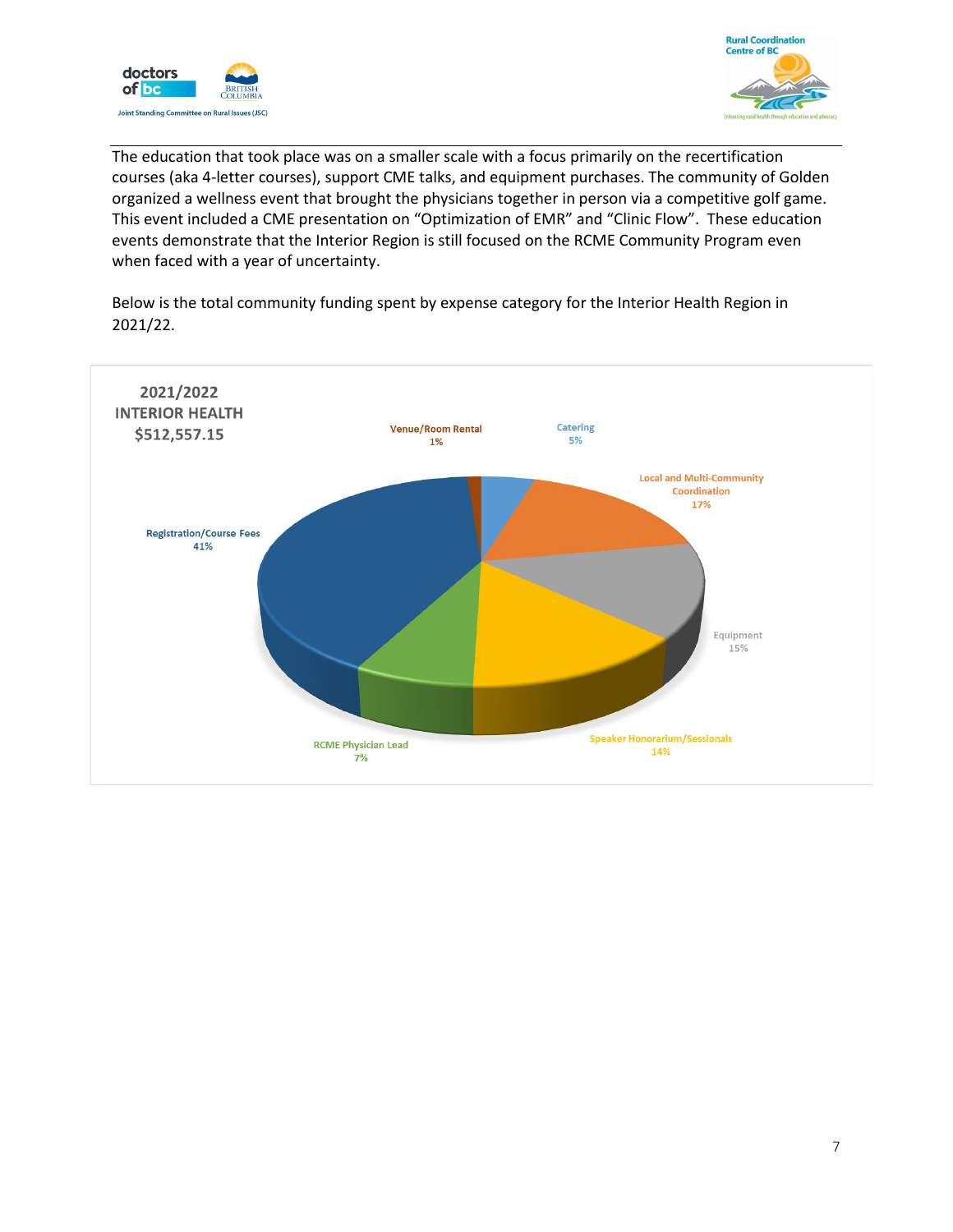



## **Vancouver Island Health Region – Antoinette Picone, RCME Liaison Regional Update**

**RCME Community Funding:** In the 2021/22 fiscal year, the Island communities saw a significant increase in the amount of CME activity occurring. Overall, communities planned and executed education events and the region has seen a 63% increase in RCME fund utilization compared to 2020/21. Below is the total community funding spent by expenses category in the Vancouver Island Health Region in 2021/22.



Education activities contributing to the increase in spending included the successful delivery of:

- Medical expert-based courses such as HOUSE, CARE, ATLS, NRP, and BLS/ACLS in multiple communities.
- The CASTED Course was hosted in Tofino in February 2022 and was attended by multiple North Island communities. Without the participation of multiple communities being in attendance to meet the minimum participant requirement, this course could not have occurred. It also provided an opportunity for physicians from different communities to connect and learn together after almost two years of pandemic restrictions.
- The Psychedelics and Complementary Techniques Physician Learning Project hosted seven virtual sessions including topics such as My Experiences Using Psilocybin in Palliative Care and MDMA-assisted Psychotherapy with Trauma Survivors. This series gained provincial spread and was attended by over 100 health care professionals including physicians, nurse practitioners, nurses, midwives, residents, and other interested allied health care practitioners.
- Indigenous Cultural Safety Education such as In-Plain Sight debriefing sessions, Cultural Commitment Workshops; Cultural Safety Project with resource library.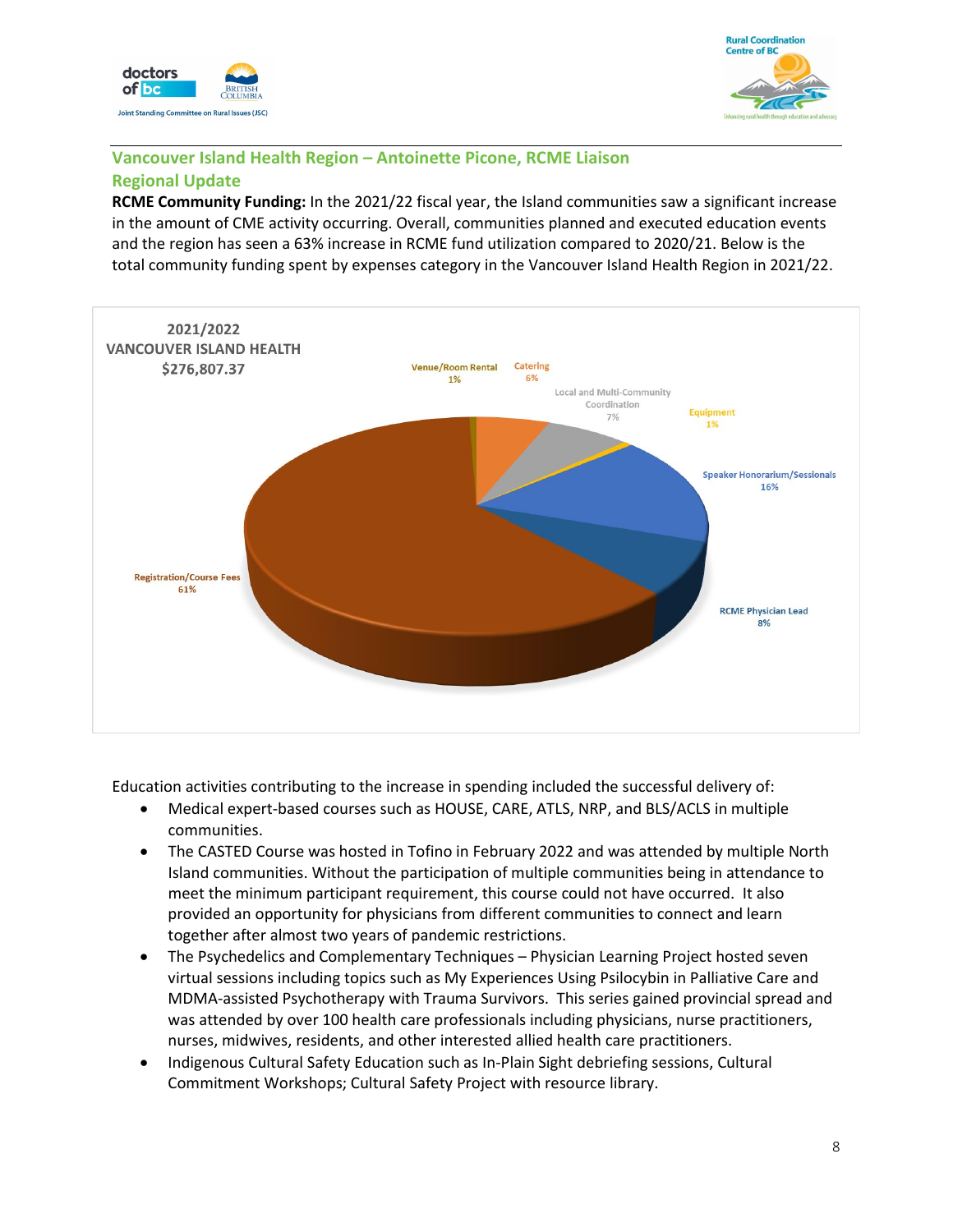



- Monthly simulation sessions covering a variety of topics such as, but not limited to, Toxicology, Cardiac Rhythms, Pediatric Seizures, and Transforming Trauma in the Emergency Department.
- Orthopedics Quality Improvement project was hosted in two Cowichan Valley communities.
- Cowichan Inpatient Mentorship Program; and
- Mindfulness during times of COVID.

**Networks:** The RCME Liaison continues to enhance involvement within rural community networks and Island Health structures. The RCME Liaison now sits on the newly established Island Health's Medical Education Resource Committee (a subcommittee of the Health Authority Medical Advisory Committee) in an advisory capacity and provides the committee with ongoing advice on RCME program opportunities. Additionally, the Liaison facilitates potential opportunities to deliver provincially recommended education (e.g., Mental Health Act) to rural communities as collective learning experiences.

The RCME Liaison, Rural Programs' Liaison, and the RCCbc Island Node Research staff participated in a successful virtual "roadshow" presenting to Local Medical Advisory Committees, the Rural and Remote Division of Family Practice, and the Presidents of the Island Medical Staff Association. This provided an opportunity to promote the RCME Community Program and demonstrated how the program supports education opportunities for members of the medical staff. The presentations were well received, and the groups were enthusiastic about the opportunity to increase networking amongst communities through collective, community-based educational activities.

The RCME Liaison is additionally building connections with the Island Medical Program's Physician Education Program (IMP PEP) which is affiliated with UBC CPD. The IMP PEP has coordinated an Islandwide conference which will occur on June 10-11, 2022, and RCME/RCCbc Island Node is currently exploring various opportunities at the conference site to provide information on rural programs and how these programs can benefit rural physicians residing and practicing on the Island.

**Community of Practice:** The RCME Liaison continues to be in frequent contact with the local community RCME Coordinators across the Island. These connections ensure local staff feel supported to execute closer to home CME activities and increase communication channels with communities and other partners supporting education.

The RCME Liaison for the Island leads the Provincial RCME Community of Practice which brings together all local, multi-community and regional supports for CME/CPD across the province. This forum provides a space for coordinators to share in the education activities occurring in their community or region which, in turn, allows for the opportunity to create synergies around the CME activities taking place.

At the most recent meeting in February 2022, a presentation was given by UBC CPD on the Coaching and Mentoring Program (CAMP) and how this program could be utilized for specific CME topics in rural communities, if/when there are challenges finding the requested education. Additionally, the group decided on creating a provincial RCME *Slack* channel to share regional CME activity. This shared channel will act as a resource for the Community of Practice members, providing information on the various topics being presented in each region as well as those who have delivered the sessions.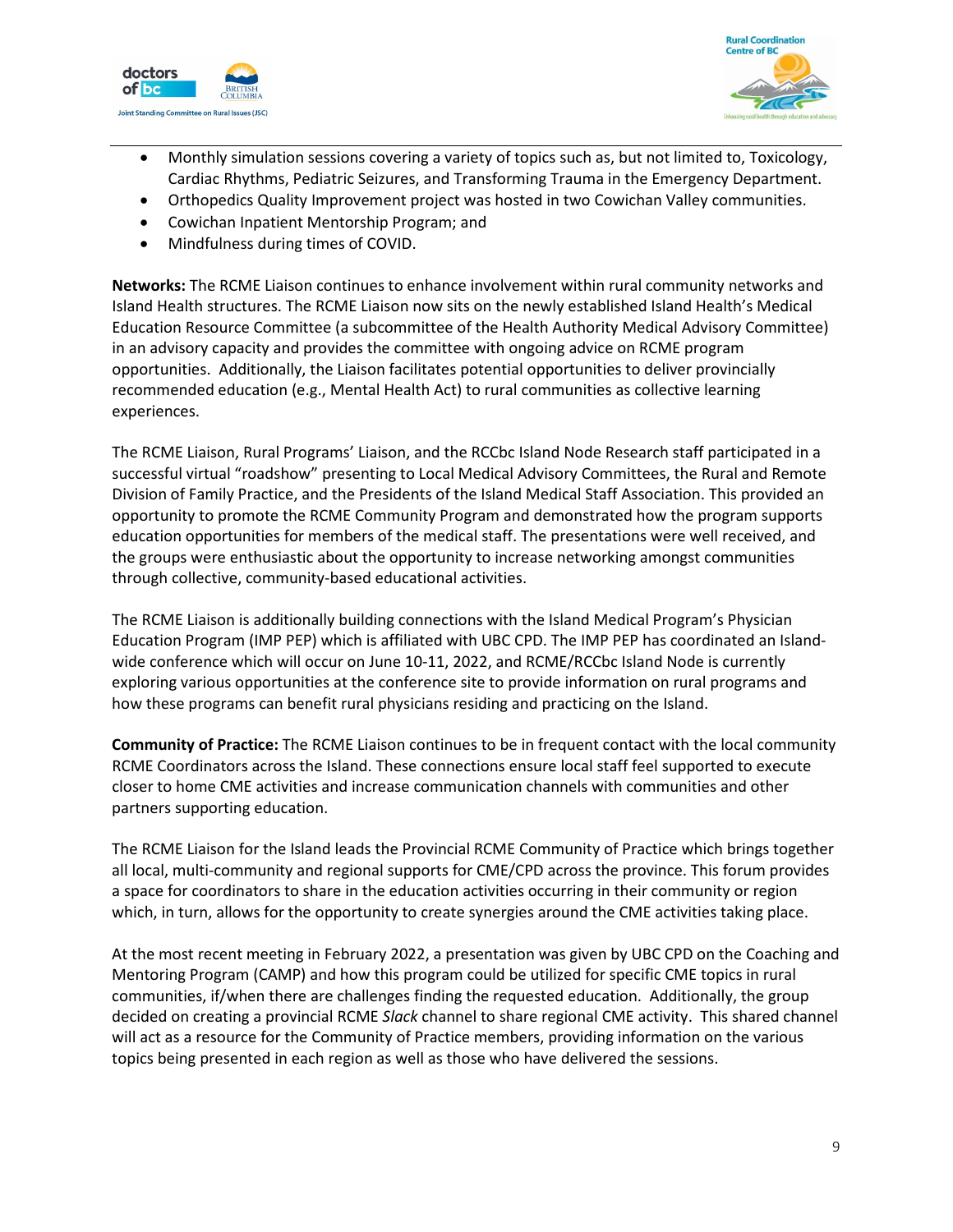



## **Vancouver Coastal Region - Eva Jackson, Rural Programs' Liaison Regional Update**

The Rural Programs' Liaison has successfully implemented 8 out of the 9 eligible RSA communities in the Vancouver Coastal Health Region. The remaining community to implement has a large number of reverted funds and is gradually working towards joining the RCME Community Program. Each community actively planned and engaged in education throughout the 2021/22 fiscal year and there was a 90% increase in utilization compared to 2020/21.

Below is the total community funding spent by expenses category in the Vancouver Coastal Health Region in 2021/22.



During the second half of the fiscal year, physicians across the coastal region organized and attended a variety of educational activities including NRP, ACLS, PALS, simulation rounds, ultrasound sessions, and morbidity and mortality rounds. Many communities are preparing and looking forward to expanding inperson education as the pandemic regulations begin to lift.

#### **Success Story**

Bella Coola had a successful year planning education and worked very hard to bring the CARE course to the community. As Bella Coola is a more isolated and remote community, there was some concern about whether the CARE course, equipment and staff, could make it there due to limited travel options. After much organization, the CARE course was able to fly to Bella Coola to deliver a valuable two-day, inperson course with the local physicians, nurses, and paramedics. Topics included airway management, trauma care, cardiac care, emergency obstetrics, paediatrics, and neonatal care. RCME funds supported the community with the cost of the course, as well as providing a learning space and catering for the participants and instructors. This would not have been possible without the support from the RCME Community Program, RCCbc, and VCH working together to support the rural community and physicians.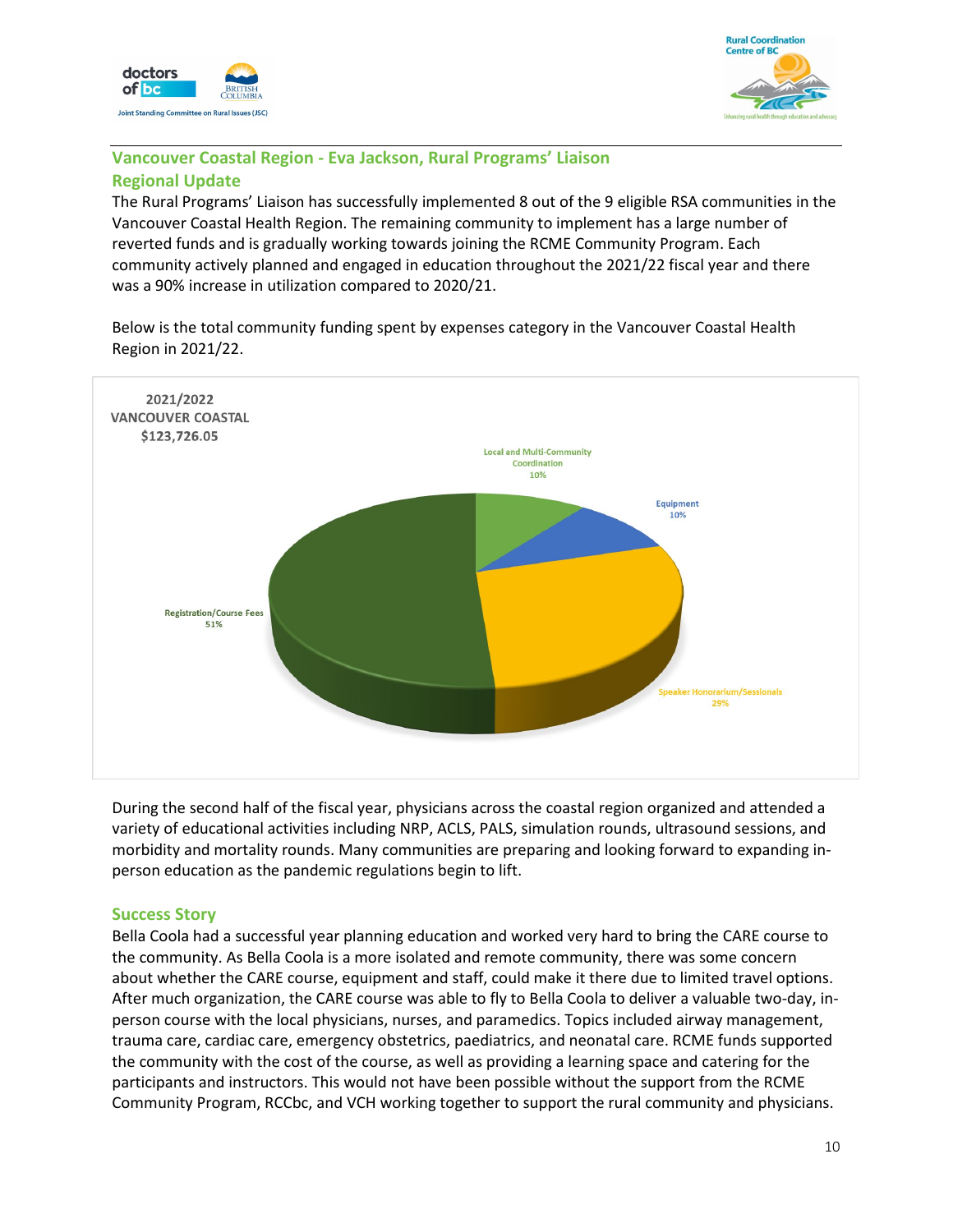



# **Northern Health Region – Shar McCrory, RCME Liaison Regional Update**

Shar McCrory, RCME Liaison, Northern Health joined the team in February 2022 and is located within the Wet'suwet'en territory belonging to the Gidimt'en clan, otherwise known as Smithers. Before joining the community program team, Shar was with Northern Health as a Practice Support Coach for Smithers, Houston, and Dease Lake. Her years of experience are built around working in the internal health authority structures, a strong foundation of education knowledge, and building relationships with community leaders, staff and rural physicians. Shar has lived in the Northwest for over 30 years, mostly in the Hazelton area.

The North has a unique RCME Community Program that has two additional full-time staff (RCME Community Coordinator & RCME Program Assistant) that are funded by direct community contributions. These staff serve multiple communities and provide varying models of support as determined by the individual community needs. Similar to the Liaison, these positions joint report to Northern Health and RCCbc. The two Liaison positions in the North work collaboratively with the RCME Community Coordinator and RCME Program Assistant to ensure local education needs are planned, organized, executed and budgeted.

The two additional full-time staff support the execution of the CME plans, including tasks like; support with medical education events, large course organizations such as CARE, CASTED and assistance with CME accreditations and education rounds schedule. There are currently 11 communities utilizing the two full-time staff and 10 communities utilizing a combination of those supports, as well as local parttime supports. The additional full-time staff provides a sustainable resource for communities with organizational knowledge and skill development that have been demonstrated over time to be very beneficial for the communities. At a recent meeting with one of the Northern communities, a physician shared that they felt they would have nothing —meaning no CME offerings—if they did not have the support of the additional full-time staff and all the experience that they have been able to share. Similarly, the Northern Health sponsor for the RCME Community Program has agreed that the full-time positions have supported the collaborative relationship between the RCCbc, Northern Health and the medical staff across the region. The community program staff are very committed to supporting their communities using collaborative efforts of sourcing, sharing information, planning logistics and managing events.

The North currently has 24 communities implemented into the program and one community not yet accessing new funds. The next step is to onboard the outstanding community in 2022.

**RCME Community Funding:** Many communities are utilizing the RCME funding and have plans to host large course offerings in the 2022/23 fiscal year. There is an appetite to collaborate with "next door" communities and open the learning options more broadly across the North. Many physician groups are eager to have face-to-face interactions, but continue to enjoy the blended courses – some virtual and some in person.

The Northern communities had another successful year of building local CME models and hosting educational activities. The total RCME community funding spent for the region was \$493,106.42, a 26% increase over the 2020/21 fiscal year.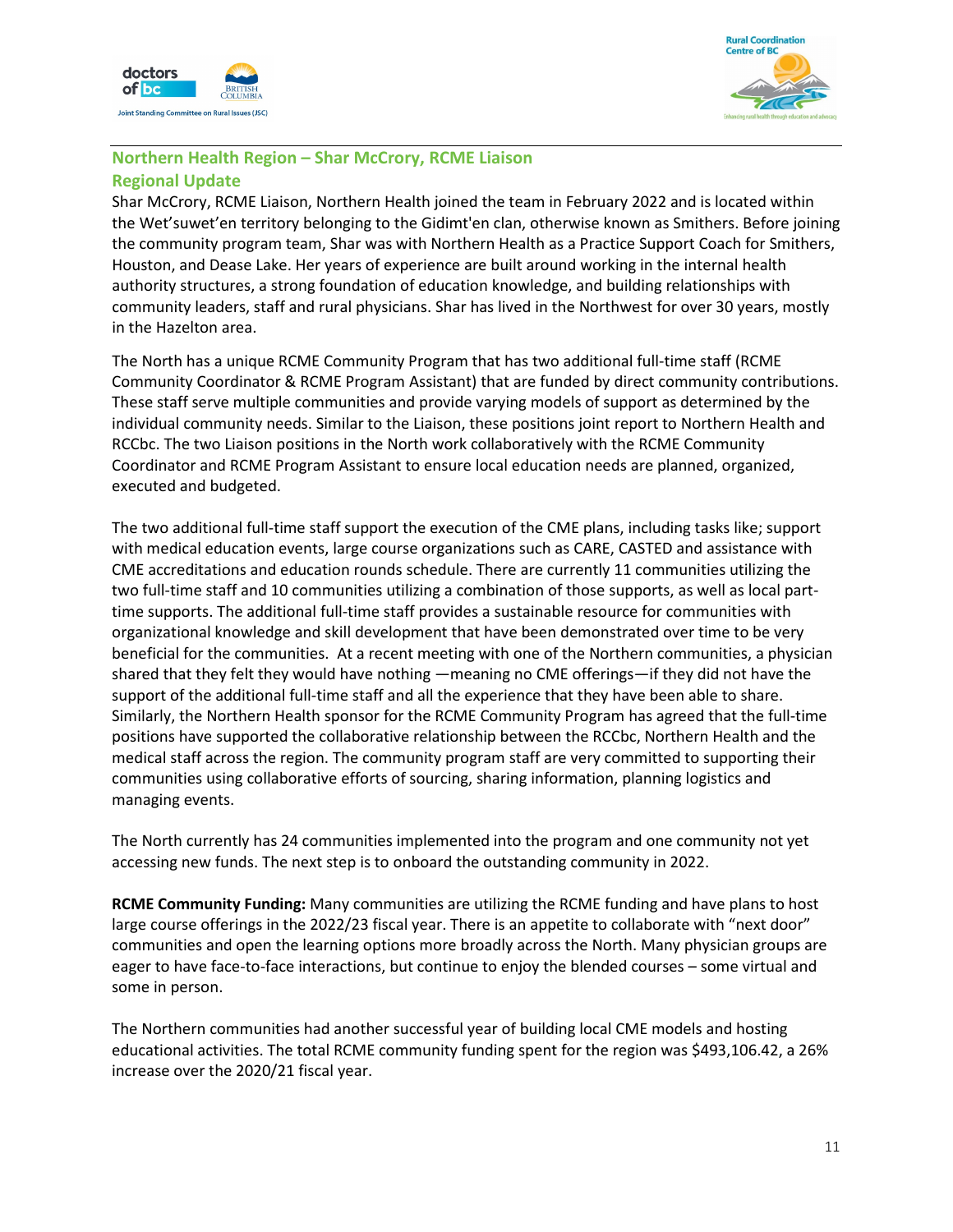





Below is a breakdown of the total community funding spent by category within the Northern Health Region.

#### **Success Story** (**article submitted by Dr. Charles Helm**)

The weekend of April 2-3, 2022, saw a full parking lot outside the Tumbler Ridge Health Centre, and a teaching faculty of six experts from across BC reviewing multiple emergency scenarios —for an intense 10 hours a day— with 24 enthusiastic participants from the Peace Region.

This was the CARE course, a team-based learning experience delivered to eight physicians, eight nurses, and eight pre-hospital providers – everything from trauma care to obstetric emergencies, from cardiac arrest to care of the newborn, hand-crafted specifically for rural health care providers. Its goal is simple: improve the experience of rural emergency care in Canada, by enhancing confidence and competence in a positive, supportive, practical learning environment. Over the two days, the 24 participants rotated through 32 hands-on learning stations.

Bringing the course to Tumbler Ridge was truly a team effort. Andrea Amadi and Lisa Johnson put in countless hours of organization, which resulted in a glitch-free event. The Tumbler Ridge Community Centre provided tables, chairs and a projector at no cost, and delivered these items, recognizing how important the course was for health care in the region. Northern Health provided the facility at no cost. Bryce Kirby and her team at 242-Brew provided outstanding catering throughout the weekend and kept participants well nourished.

The results were remarkable. Participant evaluations included:

• "Best course ever!! So much fun, loads of passion"